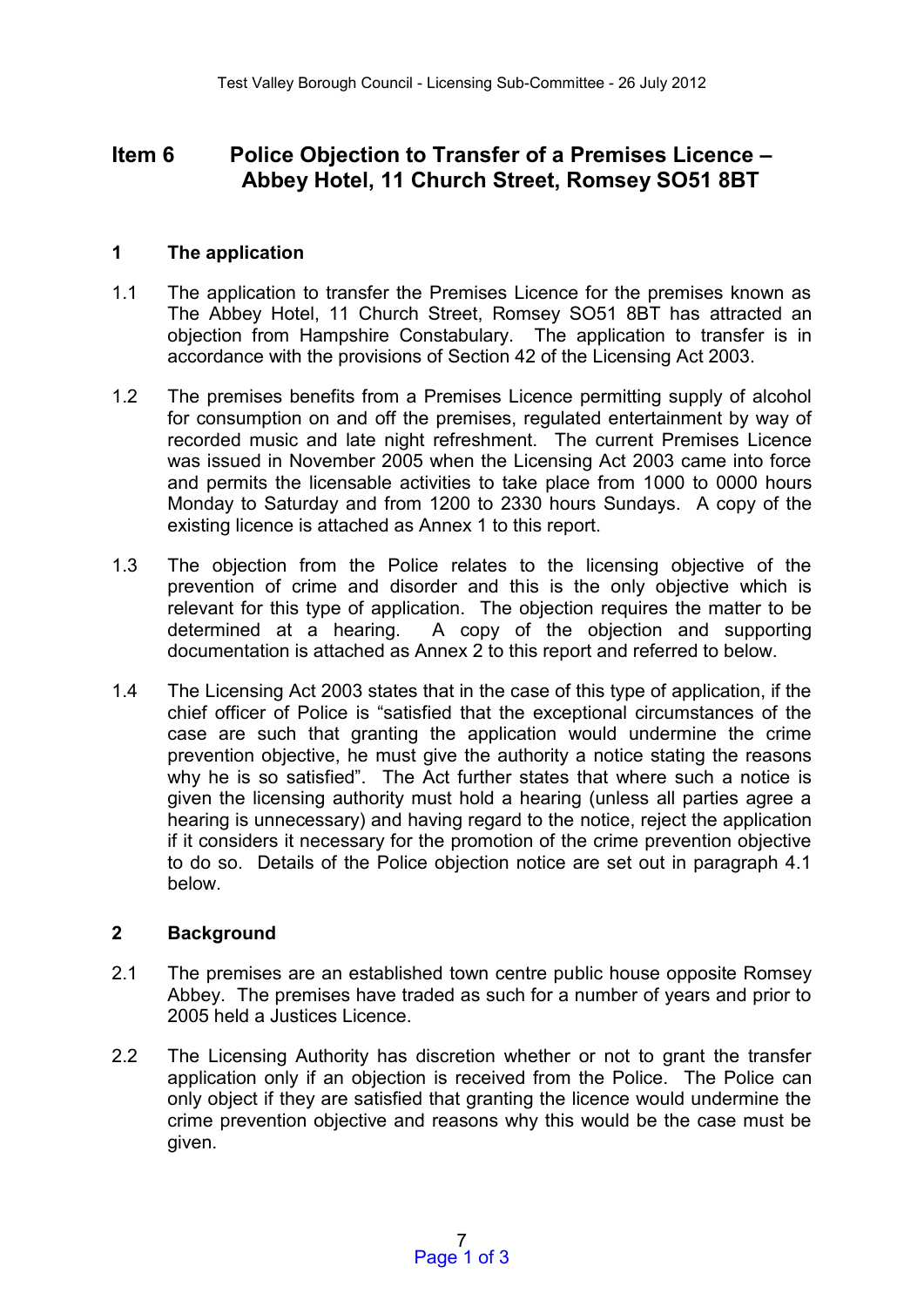# **3 Promotion of the Licensing Objectives**

3.1 In this type of application only the licensing objective of prevention of crime and disorder can be considered. The applicant is not required to make any comments in relation to the steps taken to promote this licensing objective. The achievement of the licensing objective of the prevention of crime and disorder must be considered in light of the representation from the Police (see paragraph 4.1 below).

### **4 Relevant Representations – Responsible Authorities**

- 4.1 **Hampshire Constabulary –** the Police objection is set out in Annex 2 to this report. Although the objection also asks for the imposition of conditions to the Premises Licence the Police have been advise and accept that conditions cannot be added as a result of their objection and instead this request could only be actioned by way of a variation or Review application.
- 4.2 No other responsible authorities are entitled to make representations on this application.

# **5 Relevant Representations – Other Persons**

5.1 Persons other than the Police are unable to make representations on this type of application.

### **6 Policy Considerations**

6.1 It is considered that the following extracts from the amended guidance issued in April 2012 by the Secretary of State under section 182 of the Licensing Act 2003 are relevant:

8.97-8.100 – Transfers of Premises Licences

A copy of the Secretary of State's Guidance will be provided at the meeting for Members of the Committee. Additional copies can be obtained from the Home Office website.

6.2 It is considered that there is no directly relevant part of the Licensing Authority's own Statement of Licensing Policy which is relevant to this application. However, some of the matters in the following part of the Policy may indirectly be of relevance:

### Section A: Prevention of Crime and Disorder

The Statement of Licensing Policy has been provided to Members of the Committee. Additional copies will be provided at the hearing. Copies can also be obtained from the Licensing Section of the Legal and Democratic Service or downloaded from the Council's website.